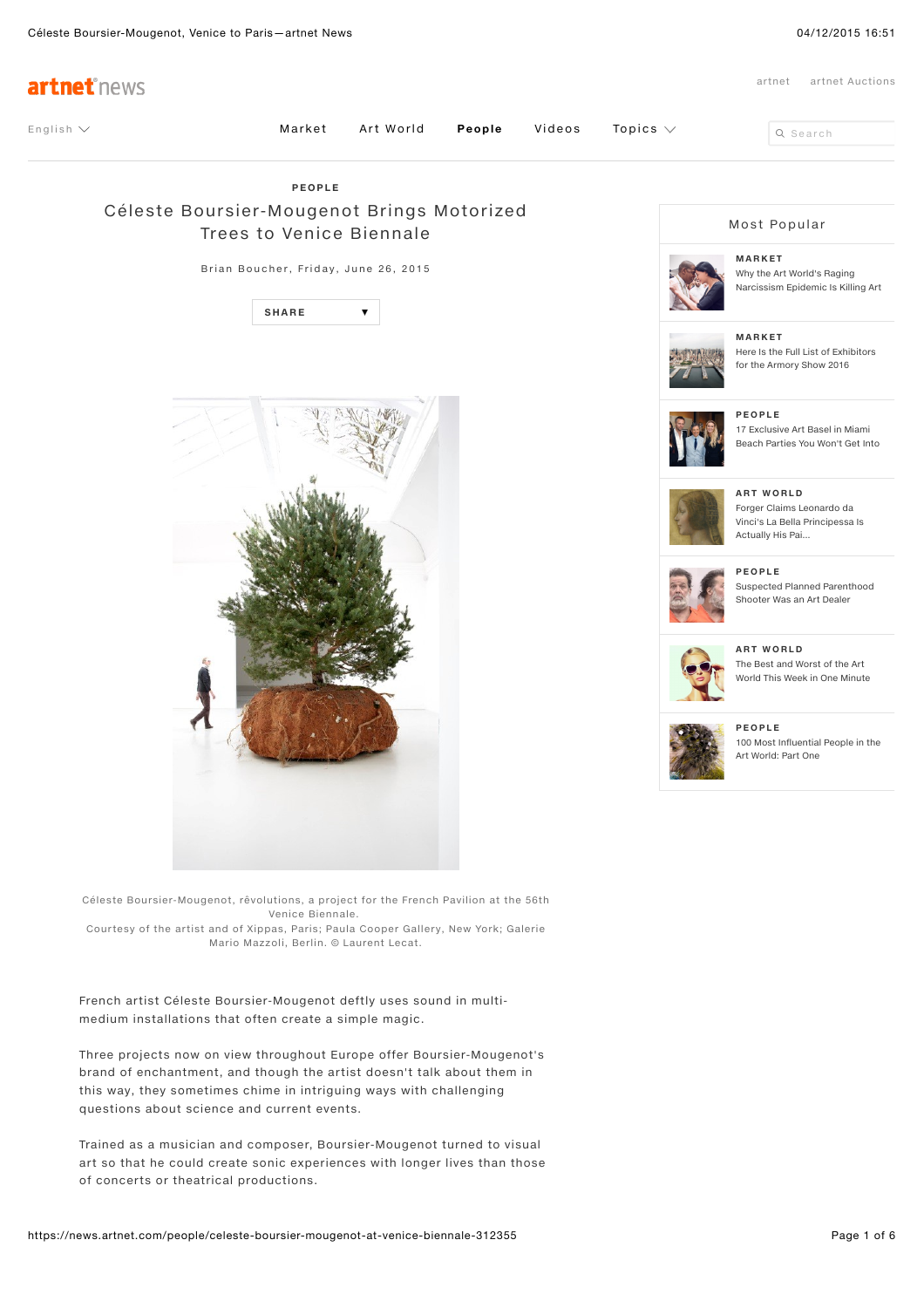At the Venice Biennial, Boursier-Mougenot represents France with a spellbinding presentation in the Giardini that has received too little notice in the press. Organized by curator Emma Lavigne, director of the Centre Pompidou-Metz, the work echoes at once with the mythical and with a strain of modern science.



Céleste Boursier-Mougenot, rêvolutions, a project for the French Pavilion at the 56th Venice Biennale. Courtesy of the artist and of Xippas, Paris; Paula Cooper Gallery, New York; Galerie

Mario Mazzoli, Berlin. © Laurent Lecat.

A large Scotch pine tree dominates the central room of the neoclassical French pavilion. It rests atop a hulking ball of dirt and roots, and, equipped with motors, it moves idly around the room, its movements resulting from a reading of electrical signals in the plants. A gentle electronic hum sounds in the space, its frequencies derived from the same signals. Two similar trees occupy the grounds, harmonizing with those that line the walkways between the national pavilions.

Boursier-Mougenot has a weakness for overly clever titles. Admittedly, maybe something is lost in translation, but this project is called rêvolutions, which combines the French word for dream, rêve, with révolutions to suggest, clunkily to my ear, a dream-revolution. (He dubbed from here to ear a work that turns an exhibition space into an aviary, as a flock of colorful finches perch on the amplified electric guitars and basses displayed so that their necks are horizontal, like tree branches.)

The artist had the glass removed from the pavilion's skylights, rendering the interior open to the elements. When I arrived last weekend, it was just after a downpour, and the sun had re-emerged, so that the tree shimmered with the light on the rainwater as a few attendants mopped the floor.

The trees' transformation recalls in reverse the myth of Apollo and Daphne. When the nymph Daphne appeals to her father, a god, to protect her from Apollo's amorous advances, he turns her into a laurel tree. Lavigne further cites Francesco Colonna novel The Dream of Poliphilus and Primo Levi's short story Dysphylaxis as literary parallels for the metamorphosis of trees. And for the artist, the trees' movement in the space between the national pavilions symbolizes people's free travel among countries, and has resonance with the movement of refugees.

However, the work has its most interesting resonance in a current debate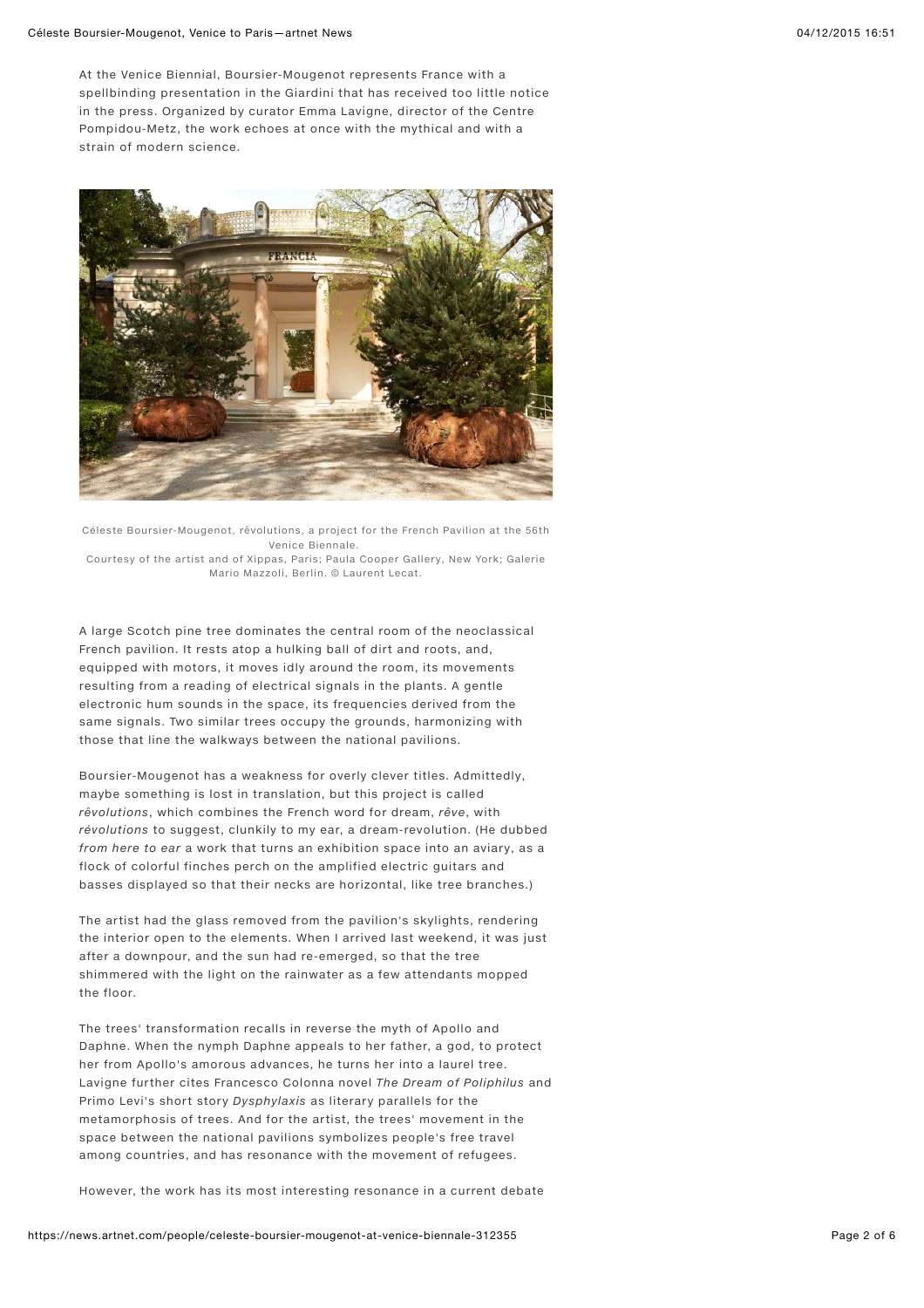among scientists about the very nature of plants.

In the last decade, some researchers have suggested that flora's capacity to evaluate and respond to their environment can't be convincingly explained by traditional models of adaptation. Some even suggest that plants are capable of cognition on some level. The model for so-called plant intelligence is something along the lines of that demonstrated by insect colonies, where a network of organisms undertakes directed action in ways no one member could plan.

"Roots about to encounter an impenetrable obstacle or a toxic substance change course before they make contact with it," writes Michael Pollan in a recent review of plant science in [The New Yorker](http://www.newyorker.com/magazine/2013/12/23/the-intelligent-plant). "Roots can tell whether nearby roots are self or other and, if other, kin or stranger." One researcher has even shown that plants can learn, remarkably quickly, to ignore meaningless stimuli.

If it all seems like a stretch, there does seem to be something in the air. Artist Martin Roth created a work just this year, Untitled (Plant Concert), that allows plants to play music via a synthesizer that converts their electrical signals into music. Indonesia's House of Natural Fiber performed music at New York's New Museum in 2012 that was based on plant electrical signals, and Philadelphia record label Data Garden installed a work at the Philadelphia Museum of Art, also in 2012, in which visitors and plants created music together.

What if the capacity to learn and make rational decisions were shared not only by some animals but by plants too? Boursier-Mougenot's project provides a lyrical emblem of such a notion.

Just as the project in the French pavilion is inspired partly by Italian Mannerist gardens, a new work in Paris at the Palais de Tokyo is inspired by floods that regularly come to Venice, covering sites like the St. Mark's Square.



Exhibition view of Céleste Boursier-Mougenot, "acquaalta," at the Palais de Tokyo, Paris. Photo: Laurent Lecat. ADAGP, Paris 2015.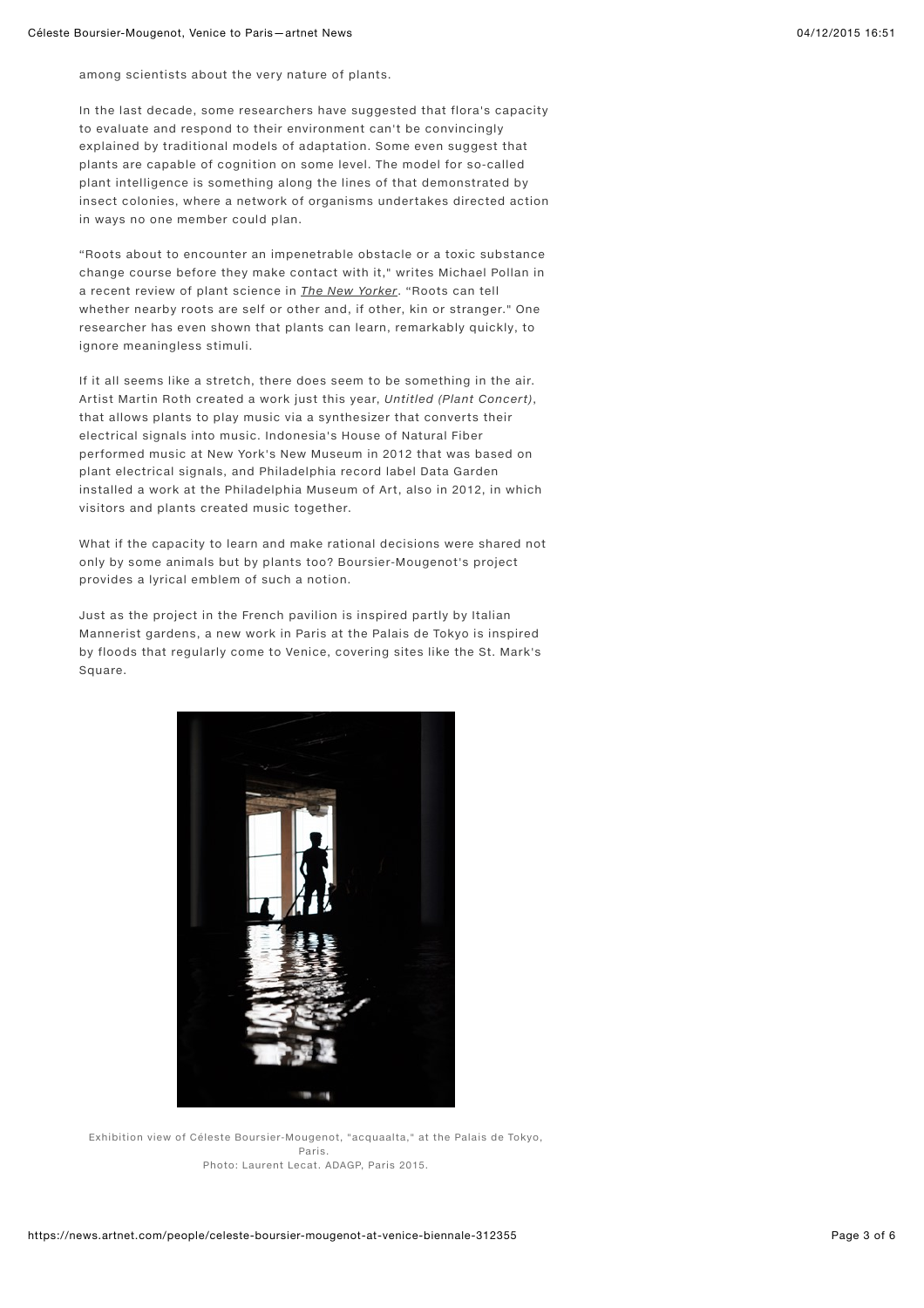For his piece, Acquaalta, named for high water, Boursier-Mougenot has poured what must be thousands of gallons of water into a cavernous ground-floor gallery; visitors traverse the darkened space in simple gondola-style wooden boats, while ghostly figures, walking and mounting the same boats, are projected on the wall.

These are live projections, in fact, of the action [in the gallery](http://www.artnet.com/galleries/in-the-gallery/) itself. An electronic hum is audible throughout, in this case generated by the video signals, translated into sound.



Exhibition view of Céleste Boursier-Mougenot, Acquaalta, at the Palais de Tokyo, Paris. Photo: Laurent Lecat. ADAGP, Paris 2015.

Unfortunately, for all its spectacle, it doesn't add up to the kind of mystical experience the artist was doubtless hoping for—certainly not on the opening night on Monday, when the space was inundated with young Parisians whose camera phones disrupted the atmosphere with constant flashes of light and glowing screens.

While Boursier-Mougenot stresses the project's intention to create a space for reverie, it has darker implications. Water levels are rising as a result of global warming, with some scientists predicting that La Serenissima may be underwater in less than a century. St. Mark's Square used to flood around 20 times a year; now it's underwater three times as often.

If Boursier-Mougenot's piece seems laden with nostalgia for the lagoons of Venice, it may be that soon enough, memories are all we'll have left of the city.